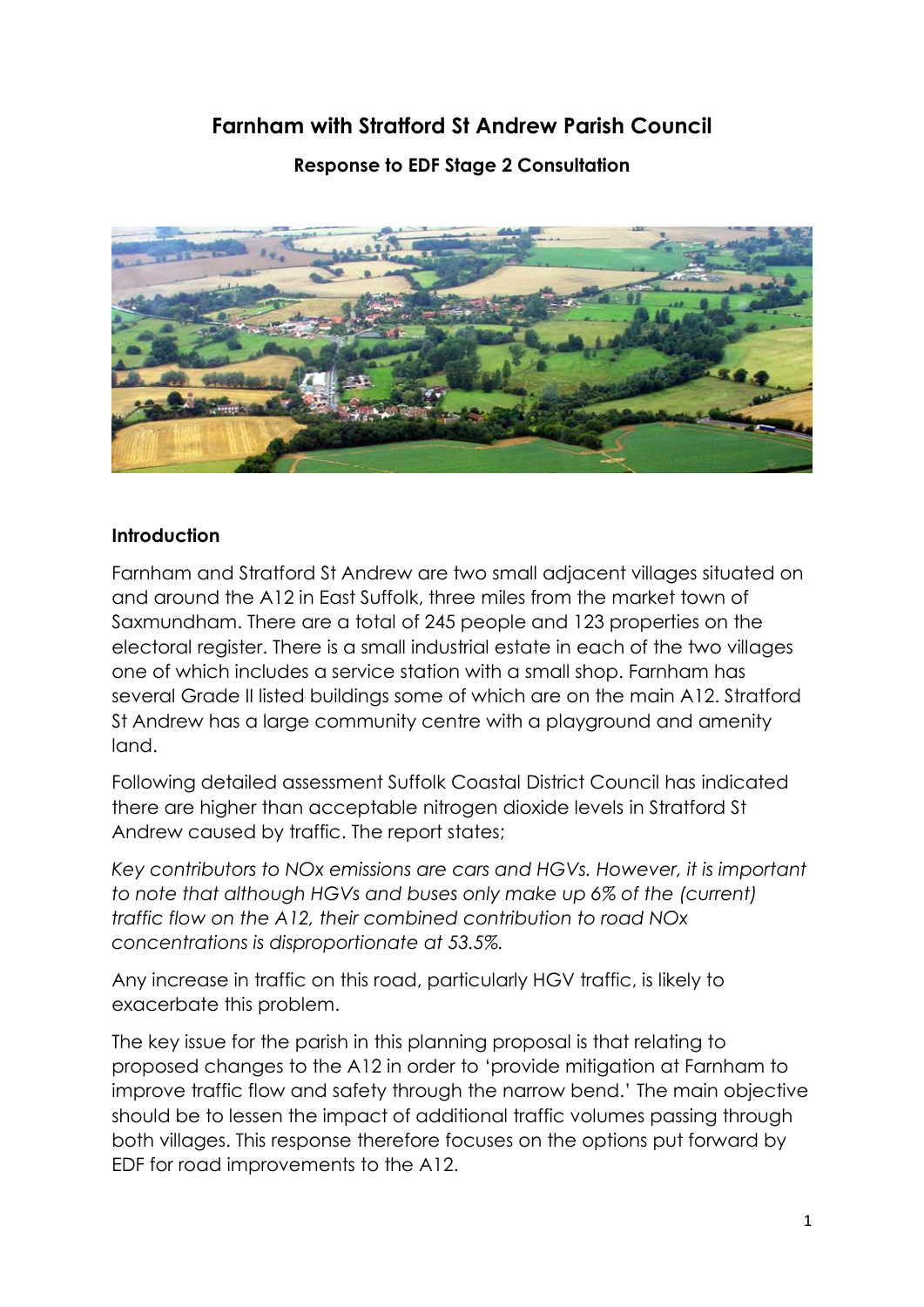The parish council held a public meeting on 8 December 2016 and issued a questionnaire to every household in the two villages asking for residents' views on the four options for improvements to the A12 put forward by EDF. The majority of respondents said they preferred Option 4 – Stratford St Andrew and Farnham bypass (a two-village bypass) – and we have proceeded on this basis. We would point out that a two-village bypass will advantage many of our residents as well as the wider economic community. However, we acknowledge that this outcome would disadvantage some residents and we will be suggesting mitigations for these households should this option be taken forward.

#### **Results of questionnaires**

87 completed questionnaires were received.

The questionnaire asked if the respondent agreed or disagreed with each of the options put forward by EDF.

The table below shows numbers of boxes ticked (some people ticked more than one yes or no box) and the percentage of the number of questionnaires received.

| Option         | Agreed        |       | <b>Disagreed</b> |       |
|----------------|---------------|-------|------------------|-------|
|                | <b>Number</b> | $\%$  | <b>Number</b>    | %     |
|                |               | 7.3%  | 68               | 78.2% |
|                |               | 7.3%  | 69               | 79.3% |
| 3 <sub>a</sub> | 9             | 21.8% | 56               | 64.4% |
| 3 <sub>b</sub> | 5             | 17.2% | 55               | 63.2% |
|                |               | 77%   |                  | 20.7% |

We have looked at each of the options put forward and discussed their advantages, disadvantages and possible mitigations for the negative impacts.

There is still a lack of information in the consultation document with regard to the amount of goods that could be brought in by sea and rail, this will affect the traffic numbers that will consequently have to bring goods in by road. We would like to see more detailed modelling of these transport options.

At present there is a lack of information concerning the exact route a twovillage bypass would take. We have made suggestions in this response concerning the route but, in any case, we will require a more detailed examination of any proposed two village bypass route and assurance of appropriate mitigation of any negative impacts on affected properties.

The parish council's preference is for Option 4, a two-village bypass.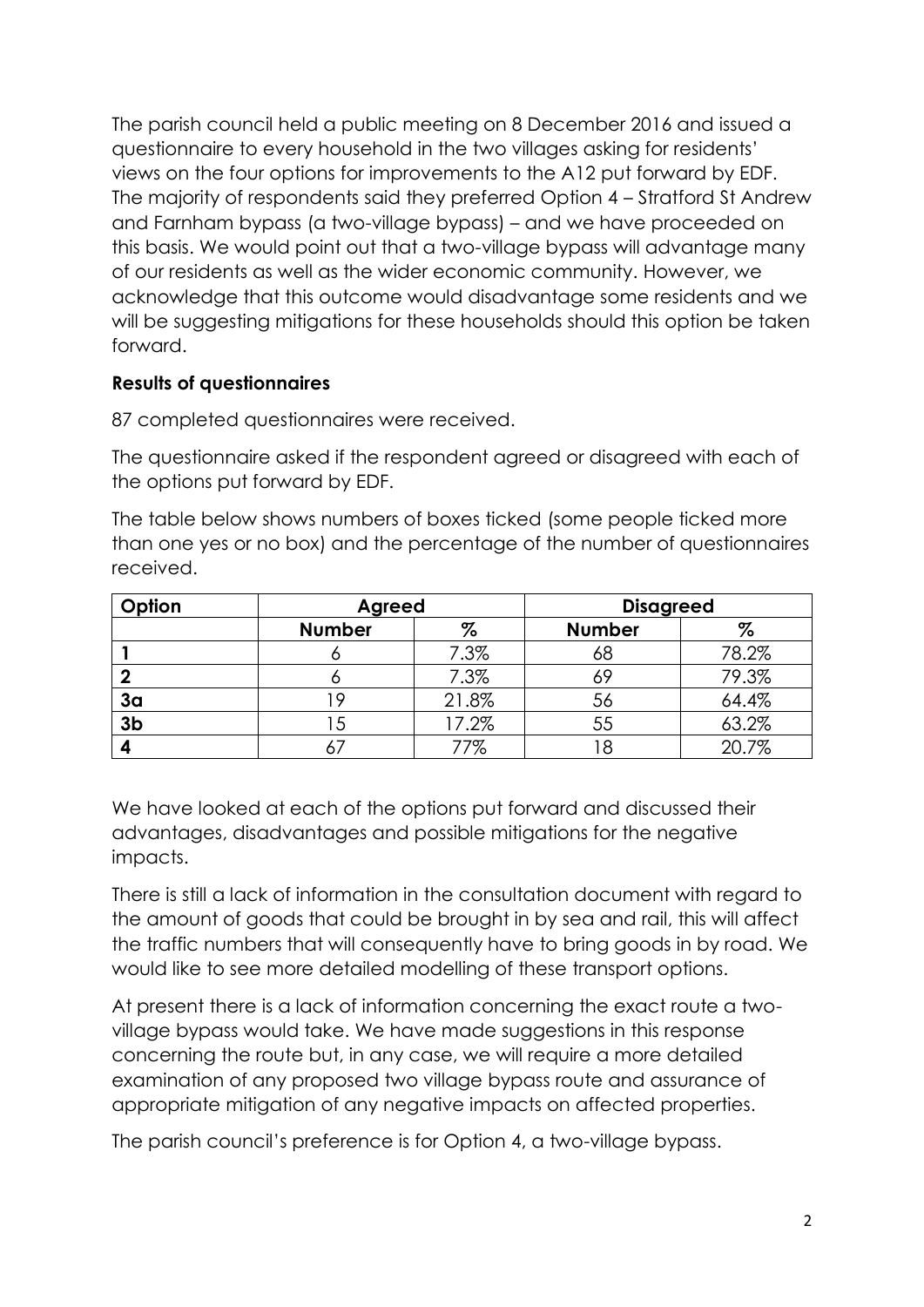## **Option 4 – Stratford St Andrew and Farnham bypass (a two-village bypass)**

The parish council supports this option.

This option provides for a substantial reduction in traffic flow for both villages. This will lead to a subsequent improvement in air quality and safety as well as a reduction in damage and noise to properties adjacent to the current A12.

There will be improved access to the main road from Great Glemham Road and Hill Farm Road and the Farnham industrial estate. There is also the potential for an improved junction where the A1094 meets the A12 at Friday Street. This is currently a confusing and dangerous junction.

Emergency vehicle and bus access to the two villages will be retained as now. This option provides for an alternative route if there is a major problem on either road. Some businesses will see a positive impact with regard to access.

A two-village bypass would be a faster route with fewer holdups than the current route as there will be no junctions along its length. Also a new road could handle an increase in normal traffic as well as increased Sizewell traffic.

The two villages of Farnham and Stratford St Andrew would remain connected.

There would be the opportunity for new housing although any plans would need to be appropriate to the size and nature of the villages.

However, a new road would have a significant environmental and ecological impact depending on the agreed route. Foxburrow Wood is an ancient woodland used by many visitors and local people. If the new route is too close to the wood there is likely to be an impact on the quality of the habitat and wildlife. We believe that the bypass route currently indicated on the map attached takes the new road too close to the wood with a consequent effect on the habitat and wildlife.

There are also the issues of visual and physical impacts of a bypass on this rural landscape. These would include an increase in noise, vibration and possibly air quality. Some Rights of Way would be severed.

If the proposed roundabout is built on the existing A12 near Parkgate Farm it is likely that The Red House will lose part of a field currently used for horses. Consideration should be given to minimise the impact of this and appropriate compensation would need to be made to the owners.

A consequence of this option will be a reduction in passing trade for local businesses including the service station which also provides an important resource for local people. Consideration must be given to signage at both the Farnham and Stratford St Andrew ends of the new route directing traffic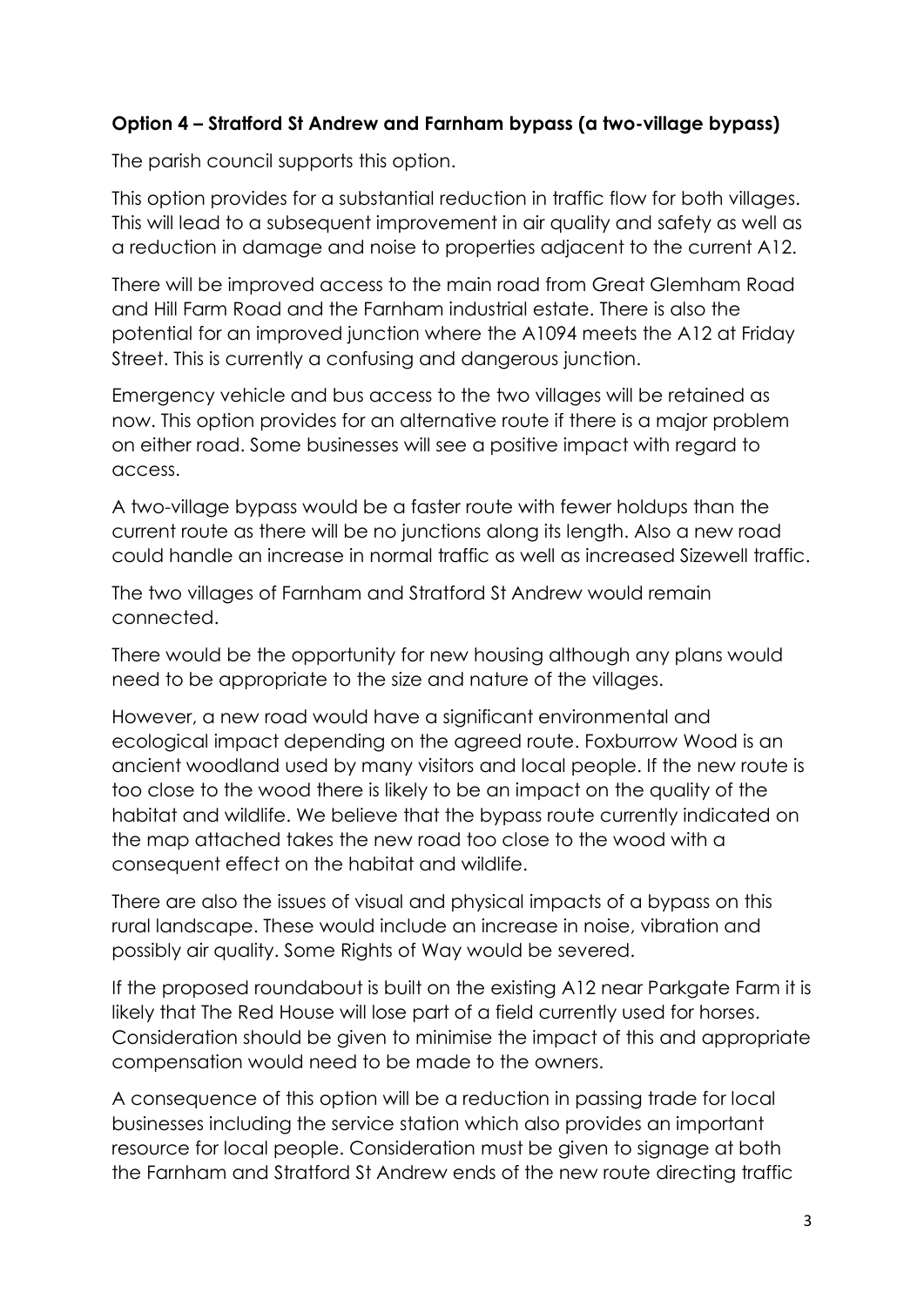to the services provided by local businesses which may be affected. Compensation to business owners may be appropriate.

The consultation document says that if this option is taken forward a lot more work needs to be carried out with regard to assessment of the route. The parish council must be included in any discussion about a more detailed route.

There are approximately fifteen properties in and around Farnham Hall and Mollett's Farm which would be directly and significantly affected by a new road as it will be closer to them than the existing road.

We understand that the exact route of a two village bypass is not finalised but the parish council strongly feels that the route should skirt the east side of Foxburrow Wood rather than the west. This would take the road much further away from the houses at Farnham Hall and Mollett's Farm and also from both Pond Wood and Foxburrow Wood thus reducing the negative impacts on them as well as the habitat and wildlife. This alternative route would also sever less Rights of Way. An annotated drawing is appended at the end of this document. This shows the route as shown in EDF's consultation document and an alternative route.

If this option is taken forward proper consideration should nonetheless be given to the use of road noise reducing materials, screening, planting and the use of cuttings as well as other appropriate measures. This, we believe, is of the utmost importance.

## **Option 1 - no change**

The parish council does not support this option.

Although the businesses in Farnham and Stratford St Andrew would remain unaffected by this option and there would be no additional environmental or ecological damage caused, the negative impacts of this option far outweigh these potential benefits.

It is clear that the power station construction phase will significantly add to the traffic passing through the two villages, and HGV traffic in particular. Properties in both villages currently suffer ongoing damage to their structures including flooding, cracks in walls and dirt on brickwork and glass. Residents also suffer noise throughout the day and night as well as increased pollution levels exacerbated by the numbers of HGVs passing by. These problems will increase if no action is taken.

Access on to the A12 from Great Glemham Road is already problematic due to traffic volumes and will only become worse with more traffic passing through. There are no adequate alternative routes if this road is shut or blocked as side roads are narrow and unsuitable for heavy vehicles.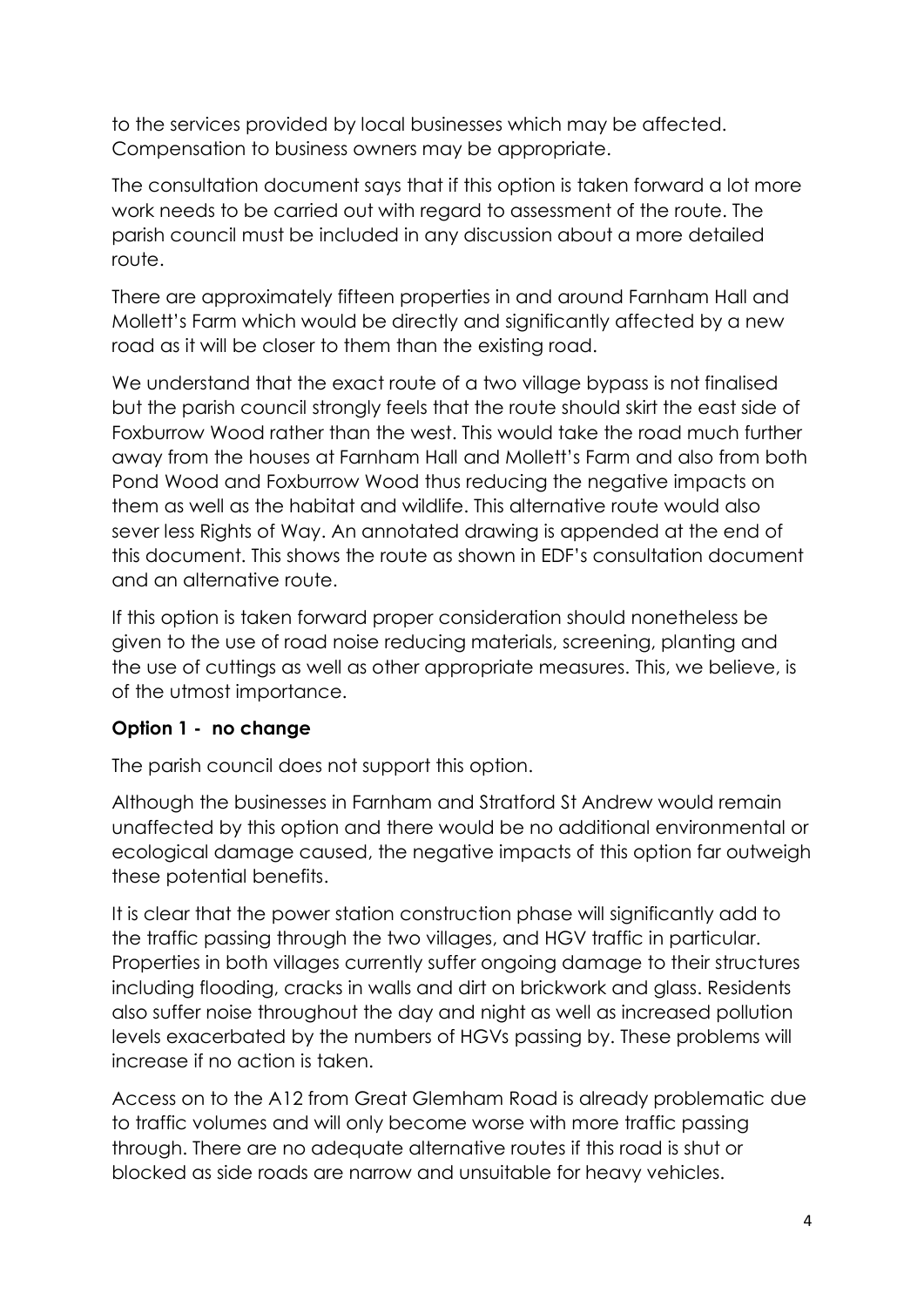Road safety is an issue through the two villages, both for vehicles and pedestrians. The traffic measurement devices in situ have demonstrated that traffic consistently travels in excess of the 30mph limit and this makes crossing the road at busy times dangerous. The bollards in the centre of the road are regularly knocked down by large vehicles that cannot safely pass them. Additional traffic will exacerbate these issues.

EDF has suggested the use of relatively minor mitigation measures such as the installation of noise insulation but most houses along the A12 have already installed this. If this option was taken forward we would suggest soundproofing for adjacent properties, traffic calming and compensation for residents or the offer to purchase.

## **Option 2 – Farnham bend road widening.**

The parish council does not support this option.

Widening the road by demolishing the Grade II listed Post Office Stores would enable HGVs to pass more easily on the bend. There will be less environmental impact than for options 3 and 4. Access to Hill Farm Road will be easier and some local businesses such as Farnham Leisure and Stratford Service Station will suffer no detriment.

However, the negative impacts of this option outweigh any advantages.

The demolition of any Grade II listed building requires permission from the Secretary of State, it is not clear if EDF has been granted any such permission. We are aware that EDF has purchased the Post Office Stores and is in the process of refurbishing the exterior. Its demolition will expose other properties to the road which are currently protected by it, they will then suffer additional noise as well as having the visual impact of a main road which they don't have at present.

There is also the issue of disruption during demolition to an already busy main road and neighbouring properties.

This option does not address issues regarding safety, noise, pollution and damage to adjacent properties as set out under Option 1 above. Neither does it address the increasing traffic related problems experienced by residents in Stratford St Andrew as set out in Option 1 above.

If this option was taken forward possible mitigations may include soundproofing of properties, traffic calming measures, compensation, landscaping and additional protection for exposed properties.

## **Option 3a – Farnham bypass joining the A12 at Sweffling Road at a signalised junction**

The parish council does not support this option.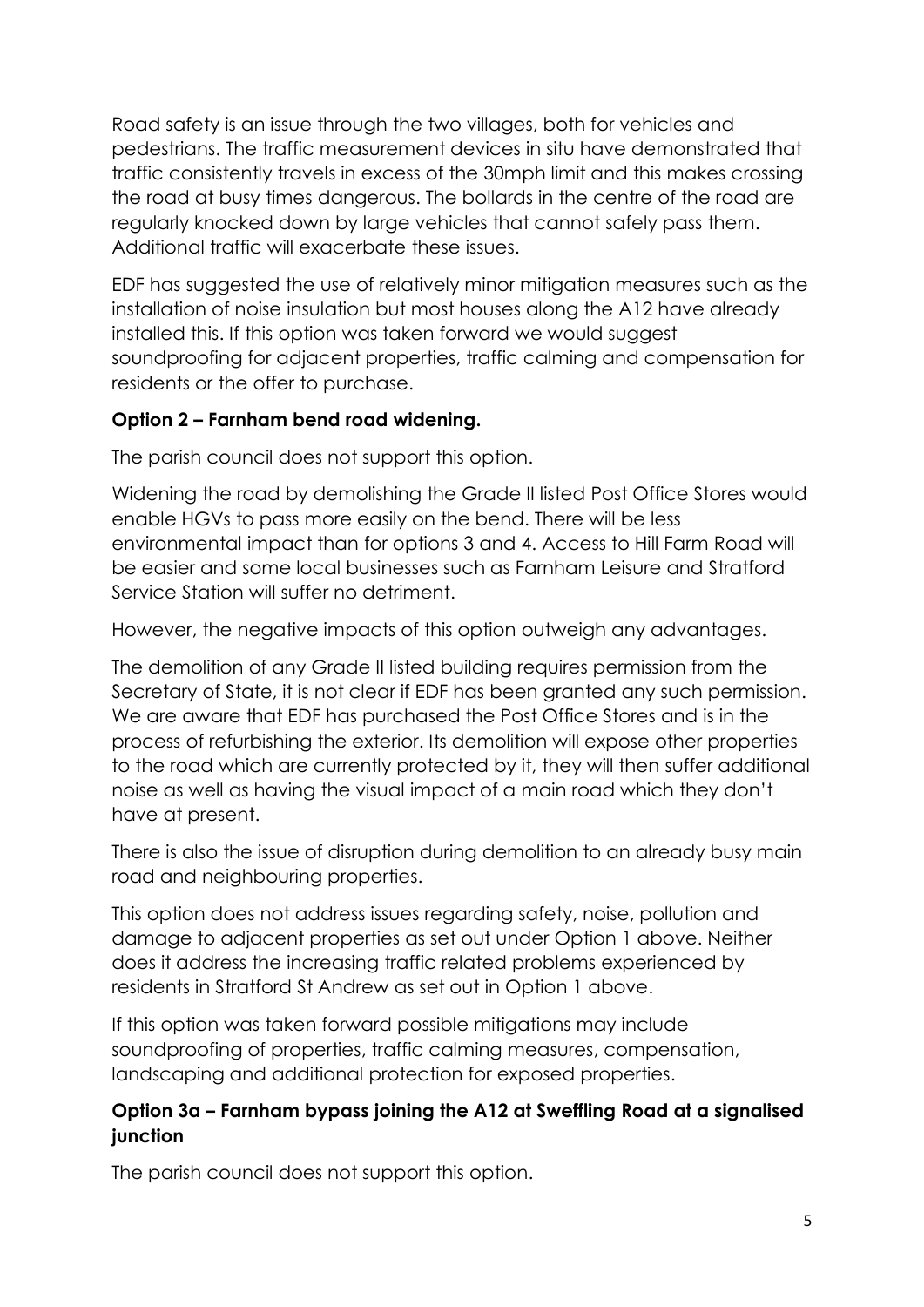In this option the old A12 into Farnham would be stopped up at the south western end. All vehicles wanting to access Farnham would have to do so by using the proposed new bypass. The existing A12 would no longer be a through road.

This option would improve traffic flow past Farnham and the old A12 through the village could become quieter and less busy. The Farnham bend and its associated problems will be avoided. There is therefore the potential for improved air quality and less damage and traffic noise at the front of properties along the main road in Farnham. The businesses on the Farnham industrial estate will have easier access to the main road. Businesses in Stratford St Andrew are unlikely to be affected by this option.

With this option residents and businesses in Farnham will have to access their properties by using the new bypass and signalised junction at Sweffling Road. Farnham Leisure is likely to lose any passing trade.

There will be a loss of local amenity land owned by the Riverside Centre, a charitable trust, which is used by many local people for recreation, car boot sales, additional parking for the centre and events. The playground sited at the rear of the Riverside Centre will be immediately adjacent to the proposed new road.

We already experience traffic delays through the two villages due to volume, vehicles turning into the service station, refuse collections etc. A signalised junction at the end of a short bypass may cause delays which will back up into Stratford St Andrew. In addition this option does not take any traffic away from Stratford St Andrew which already has an air quality problem that additional traffic plus a new junction will exacerbate. Vehicles turning south out of Great Glemham Road already suffer long delays, this arrangement will make that situation worse.

We are concerned about safety issues regarding access to Mollett's Farm on the A12 which is a tourism business attracting holidaymakers and caravan owners. The entrance to the site would be close to the signalised junction thus increasing the risk for drivers accessing the property.

There are issues about the proposed new road being built on an existing floodplain. This means the road will be raised 4m above the landscape and noise will spread outwards. Any walkways, cycle paths and agricultural vehicle accesses are likely to be prone to flooding thus making them unusable and cutting off access between the two villages. The consultation document acknowledges that further detailed work needs to be carried out regarding flood compensatory storage to avoid increasing existing flood risks.

There is also the visual impact of a road raised up above the current landscape. The construction period is estimated at 12-18 months with an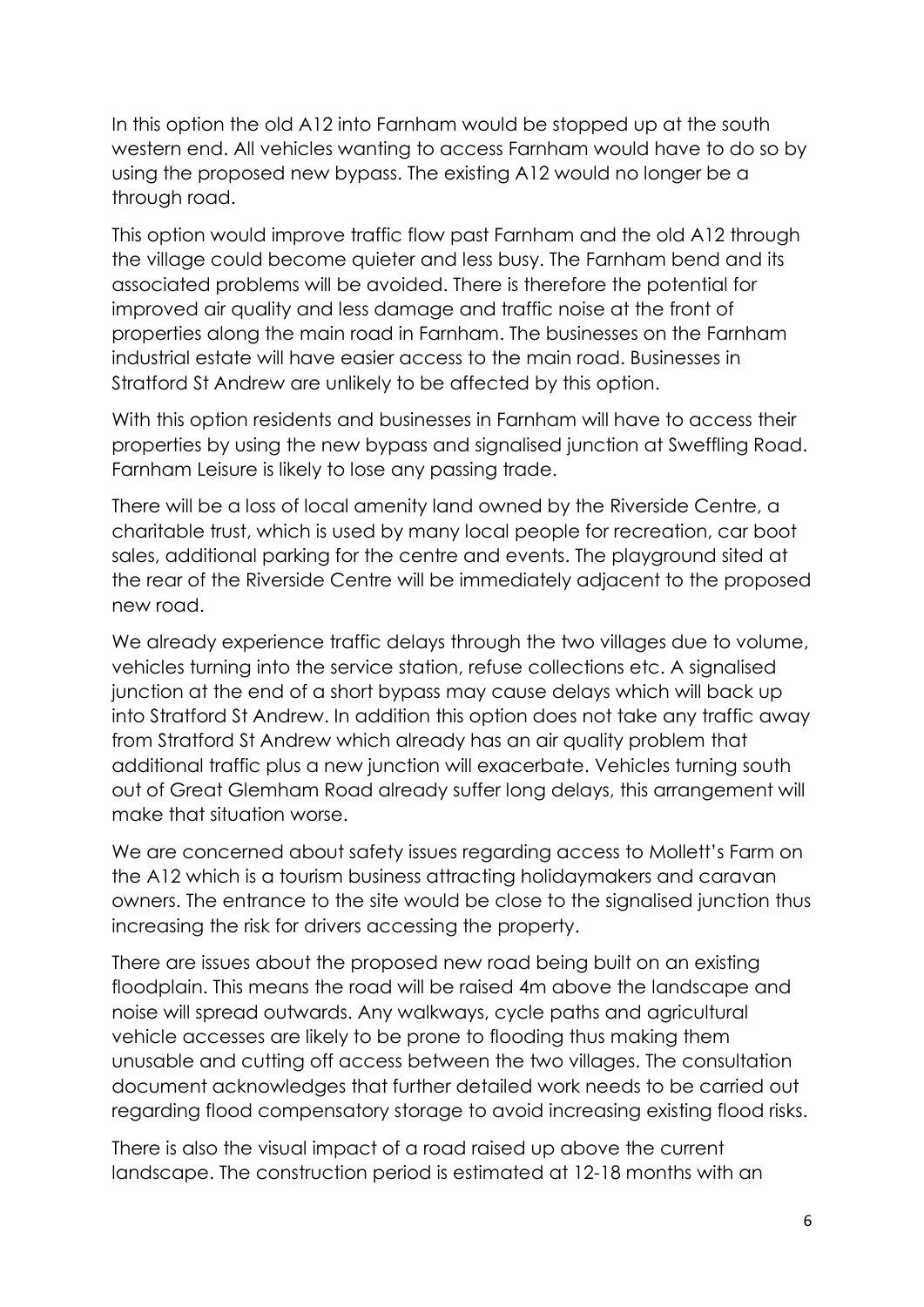additional 100 HGV movements a day over a six month period, this would exacerbate the already busy A12 and its associated problems.

The area is a haven for wildlife with the river flowing through it which is home to many creatures including water voles, newts, muntjac, roe deer, owls, raptors and eels. Mitigation must be included to minimise disruption to these species.

If this option is nonetheless adopted we have considered various mitigations for the negative impacts. These include the provision of alternative amenity land including a new playground which EDF has alluded to in the consultation document. The new road should be built with noise reducing materials and there should be screening and tree planting to minimise noise to properties in both Farnham and Stratford St Andrew.

We would be concerned if the speed limit on the new stretch of road was to exceed 30mph as this would increase noise and give safety concerns especially at a signalised junction.

Consideration must be given to the issue of flooding under the proposed walkways and agricultural vehicle accesses to avoid the two villages becoming isolated from each other.

This may be an opportunity to improve the public footpath between Friday Street and Farnham which is currently in a poor state.

There is no potential mitigation for the loss of air quality in Stratford St Andrew and this is of great concern.

# **Option 3b – Farnham bypass with a south-west T-junction into Farnham village**

The parish council does not support this option.

The potential positive impacts for this option are similar to those for option 3b above but passing trade for local businesses in Farnham will be less affected as there will be access to Farnham village via a T-junction.

The negative impacts are as set out above as are the possible mitigations.

# **Four Villages Bypass**

There has been much discussion recently about the possibility of a four villages bypass which is not included as an option in the consultation document but which is the preference of the county council. If plans for a four village bypass are put forward by the county council it is vital that the parish council is included in preliminary discussions concerning the route and subsequent impacts and that action is taken at the earliest opportunity.